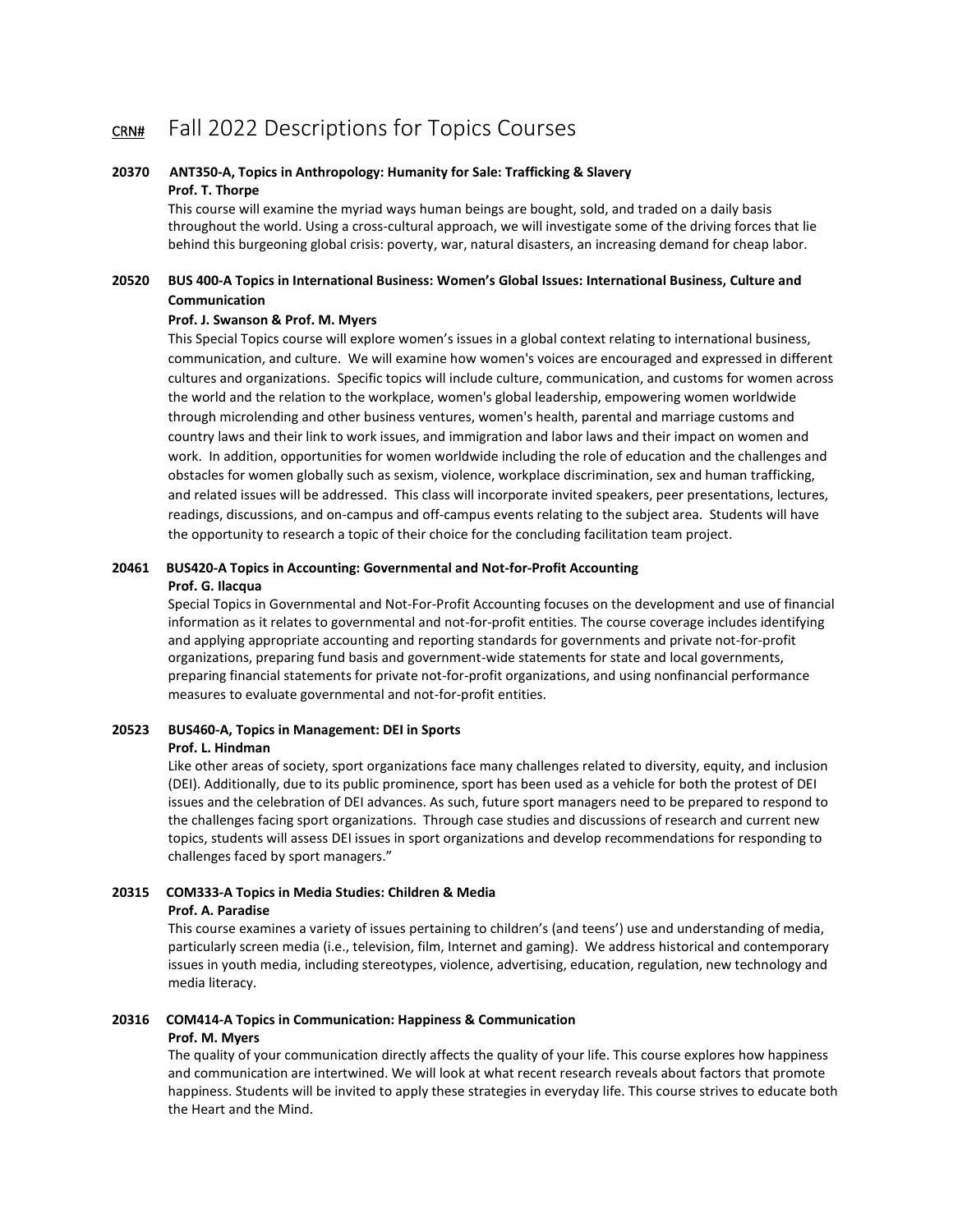## **20213 ENG200-A, Introductory Topics in Literary Studies: Poetry Prof. M. Borushko**

This writing-intensive Cornerstone Seminar is focused on reading, understanding, and writing about poetry. We will study a diverse selection of lyric poetry (much of it quite famous!) from various historical periods and cultural contexts. Our primary angle will be the study of form and poetics, and students will not only achieve a working technical vocabulary of prosody and form, but will also, through our engagement with contemporary scholarship, become adept and writing about what many have called "the social life of form." Along with the poetry, we will also read and study relevant writing in other genres, including fiction and essays.

#### **20221 ENG221-A, Introductory Topics in Digital Humanities: Adventures in Transhumanism Prof. J. Green**

Have information technologies and the digital revolution brought us to the threshold of unprecedented connectivity, knowledge, prosperity, and freedom or are we on the verge of a digital dystopia? Are we evolving upward into a newly technologically-mediated species or disintegrating into narcissistic, distracted, and information-overloaded prisoners of technology? Is the Singularity on its way—and is that a good thing if it is? This course examines both utopian visions of the Digital Age and the anxieties that accompany this epochal shift in communication, social organization, and human consciousness. We'll begin with early 20th-century visions of the algorithm-run future of robotics and cybernetics, then examine the revolution of personal computing in the 1980s, chart the cultural watershed of the Internet's rise throughout the 1990s, and land in our present moment of ubiquitous smartphones, social media, Mark Zuckerberg's Metaverse, wearable/implantable tech, election hacking, and mass surveillance. We will explore questions of social justice and the digital divide, transhumanism, digital art and culture, and what it mean to be a twenty-first century citizen. Texts to be considered may include Yevgeny Zamyatin's We, William Gibson's Neuromancer, Richard Powers' Galatea 2.2, Patricia Lockwood's No One Is Talking About This, and selected short fiction and films. We will also look at a variety of perspectives by tech theorists such as Douglas Rushkoff, Ray Kurzweil, Jaron Lanier, Jeanette Winterson, Richard Barbrook and Andy Cameron, Pattie Maes, Joy Buolamwini, and Nick Bostrom.

#### **20219 ENG242-A Topics in Creative Writing: Poetry I Prof. A. Brooks**

This creative writing course will offer an introduction to poetry writing with an emphasis on experimentation in form and process. You will have weekly writing assignments based on our readings and experiences and explorations inside and outside of the classroom. In order to deepen our knowledge and abilities, we will also be reading the work of many contemporary writers and some older greats. Class will be part discussion, part writing, and part experimentation, which will all help create a community in which we learn to formulate thoughtful discussion and deep insight.

#### **20218 ENG243-A Topics in Creative Writing: Fiction I Prof. A. Brooks**

This creative writing course is designed to give students the time and space to explore a wide variety of forms and styles, while also providing them with a sense of some of the major trends, currents, and controversies that are present in contemporary short fiction writing. We will read short works by many contemporary authors that will in turn inform weekly writing experiments and projects that we will share and discuss in class.

## **20223 ENG306-A, Topics in British Literature, 1700-1900: The "Dark Regions of Psychology" in British Fiction, 1800- 1920 (Writing-in-the-Disciples)**

#### **Prof. S. Gracombe**

"I sometimes think we must be all mad and that we shall wake to sanity in strait waistcoats." —*Dracula* (1897)

Despite Virginia Woolf's claim that novelists mostly ignored the "dark regions of psychology" before 1900, the workings of the mind have always been of central concern to the novel. Indeed, it is no coincidence that the rise of the novel as a literary genre coincides with the rise of what we now call the discipline of psychology. Before there were Sigmund Freud and Stanley Milgram, Carol Dweck and Dr. Phil, there were a variety of philosophers, doctors, scientists, politicians, and religious figures concerned with psychological questions, ones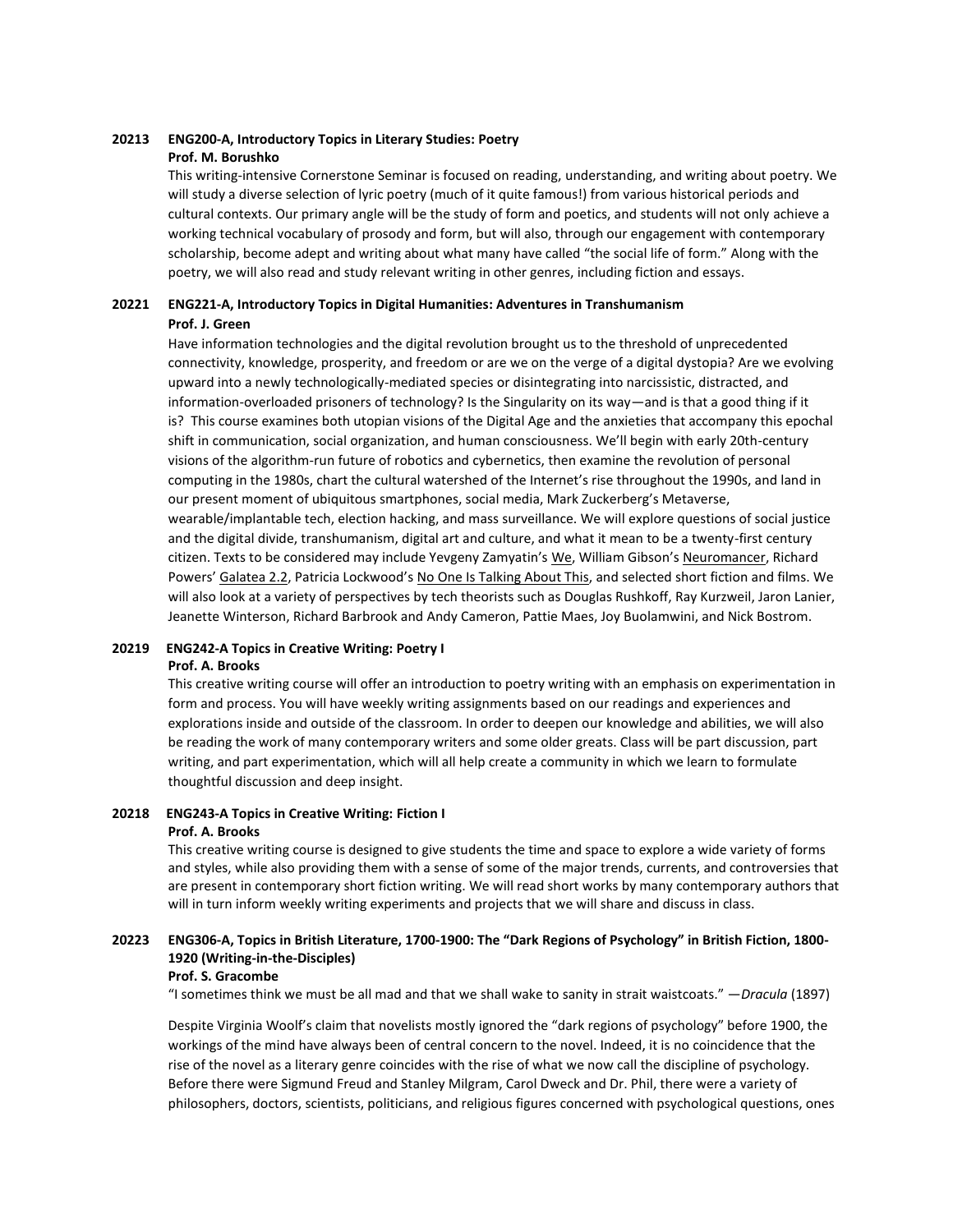that still concern us today: what is the relationship between the mind and the body? How much control do we have over our own personality and development? How do the traumas of love and war continue to affect mental health? Who decides what mental illness means and what kind of support should be offered? This course will examine the way British writers, both well-known and now-forgotten, from 1800-1920 engaged with these same questions. In particular, we will explore how novelists addressed problems of memory and sexuality. We will also explore how writers developed new narrative techniques to capture the complex patterns of interiority on the printed page.

### **20718 HCA411-A, Topics in Healthcare: Community Based Organizations and Population Health Prof. J. Greene**

This course will introduce the concept of Population Health Management through the lens of community health issues. We will explore the root causes and illness and disease within communities and then identify risk prevention and health promotion practices occurring within the government, state and local municipalities.

#### **20075 HSC230-A, Topics in Health Science: COVIDOLOGY Prof. M. Myers**

Human populations have been ravaged by the novel coronavirus SARS-CoV-2.  Continued proximity to animal habitats means more zoonotic outbreaks from coronaviruses or other pathogens in the future.  COVIDIOLOGY will explore animal reservoirs which harbor lethal pathogens; the ACE-2 receptor as entry point for SARS-CoV-2 infection;  COVID-19's disease manifestations; nucleic acid amplification testing and other laboratory assays;  epidemiologic methods to track viral spread;  mutations and variants; vaccine development;  immunologic responses to vaccination; and the government's role in the pandemic.

## **20714 HSC230-B, Topics in Health Science: Maternal and Child Health**

#### **Prof. T. Rosebrock**

The health status of mothers and children is a well-regarded indicator of the health of a nation. Sadly, the incidence of maternal mortality in the US is more than double that of most other high-income countries and it is rising. Why? In this course we will explore the biological and public health aspects of maternal and child health to answer this question. You will finish the course with a thorough understanding of the biology of the maternal/fetal interface, the process of disease and nutrient transmission from mother to child, an overview of prenatal and perinatal complications including the biological, social, cultural, and political factors that influence them, and a global survey of the medical practices, practitioners, and healthcare systems that work to protect mothers and children. Pre-requisites: BIO 211, HSC 218, HSC276 or HCA 219.

### **20331 JRN330-A, Topics in Journalism: The God Beat: Covering Catholicism in a Secular World Prof. B. Fraga**

Students will examine Catholic traditions, controversies and politics within the Church concerning traditions and how to report and write about faith in the press. Pre-requisite: JRN100.

# **20667 VPG 320-A Topics in Graphic Design: Information Design**

#### **Prof. C. Morgan**

The course presents an overarching perspective of the discipline of information design through viewing and discussing work of masters and a focus on the creation of information design focused projects. Through developing an understanding of how the end-user is likely to interpret the content as well as data mining to uncover stories, students become 'transformers of information' — bringing life, essence and meaning to data of all kinds.

#### **20632 VPS207-A Special Projects: Collage**

#### **Prof. C. Walters**

This course explores alternative and traditional methods of collage and assemblage using unique materials from detritus to personal treasures.  Elements of drawing, painting, mono-printing and writing will be included to create multiple evocative, visual statements.